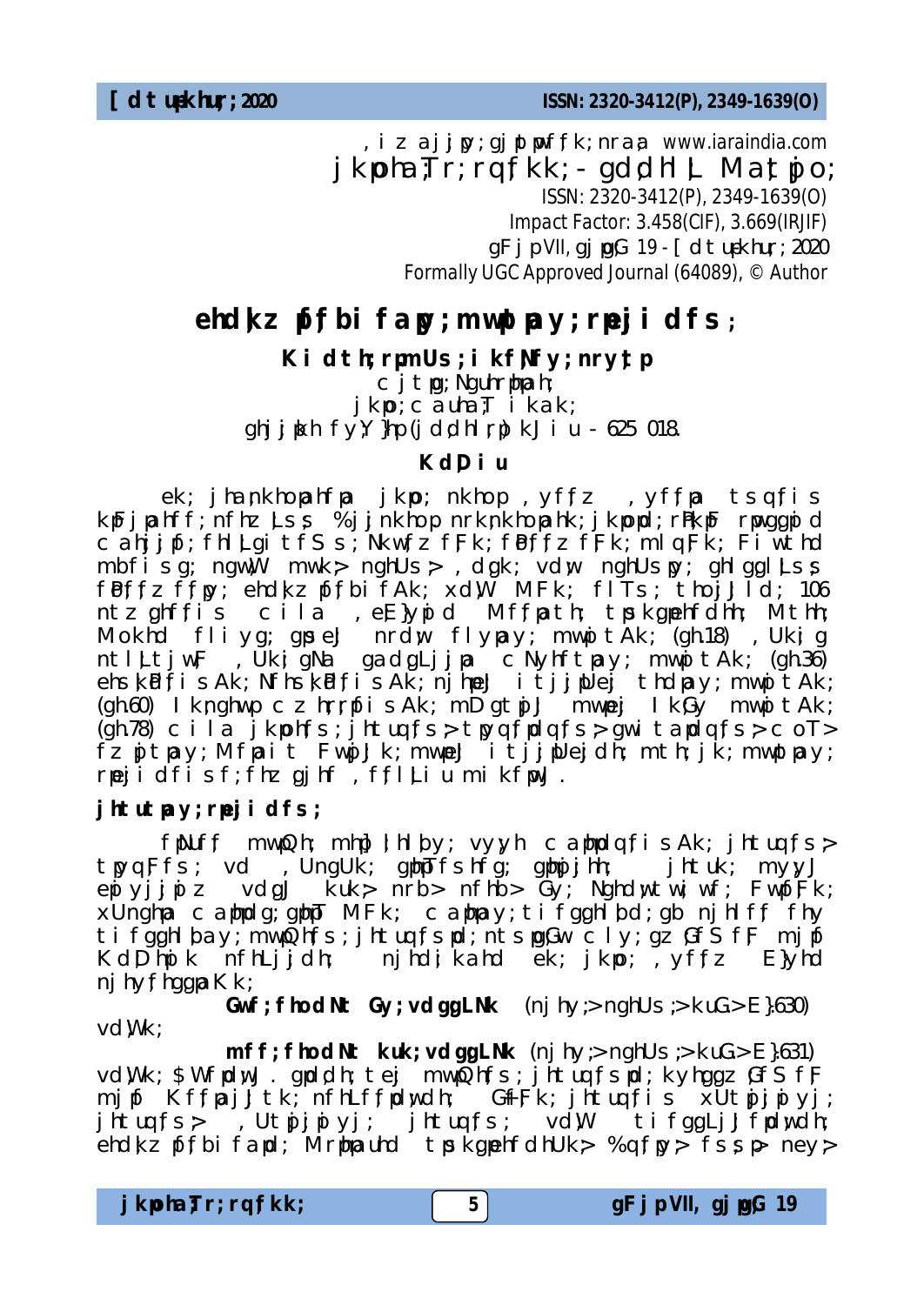**[dtup-khu ;r ; 2020** *ISSN: 2320-3412(P), 2349-1639(O)*

 $fUkG$  > FUffijp neajy thio Mfpa jhtuq fisj; jk; ghlyfspy;  $qi$  $\overline{p}$  nra $J$ s $\overline{s}$ hh;

epiwAila rhdNwhh; jk; epiwTfFf; Fiwthd , opTiufs;  $cz$ ; hdhy; can; thokhl; hh; vd $W$  \$w te;j ehfdhh; mj w $F$  cti kahf> %q  $f$  ivf;  $\frac{1}{2}$  with  $f$  is  $\frac{1}{2}$  is  $f$  is  $f$  is  $f$  is  $f$  is  $f$  is  $f$  is  $\frac{1}{2}$  is  $\frac{1}{2}$  is  $\frac{1}{2}$  is  $\frac{1}{2}$  is  $\frac{1}{2}$  is  $\frac{1}{2}$  is  $\frac{1}{2}$  is  $\frac{1}{2}$  is  $\frac{1}{2}$  is  $\frac{1}{2}$  is  $\$  $c$ zind NghNj gl LgNghtijg; Nghy vd fpwhh;, jid>

### **..... ..... ….. epiwtdj;J**

#### **neygli** fz  $Nz$  ntjph; rhk; (gh.4)

vdw mbfshy; mwpayhk; "ntjph" vdgJ ngU%qfpy; MFk; NghNtrpNa FLkgiijr; rhhei jhtuk; %qfpy; MFk; %qfpy; GggJk; mjpy; mhprp tnistJk vgNghNjh xUKiw epfOk; mhpa epfothFk; » %qfpyfs; mjd; MAs; KbAK; fhyfllijny; jhd; G+ffpdwd. xUKiw G+jj gpwF tpijfis cwgjį̃p nrãJtpl̃t mit ,we;JtpLfpdwd. tpijfis cwgijp nraAk; NghJ mjpf Mwwy; NjitggLtjhy; mjwFg; gpdG % $q$ f $p$ ;, we;Jt $p$ Lf $p$ J vd $qJ$  Mathsh  $f$ spd; fUj $j$ hFk; vf $F$ ba $p$ Yk; edkffs; NjhdWth; vdW \$wtej ehfdhh; fsspkujjpd; eLtpy;  $mfnyfli i czihFk; vdfwhh; jid>$ 

#### **fssp tapway; mfpy; gpwfFk; (gh.6)**

vdw ghly; mbahy; mwpayhk;

fssp vdgJ fhfNlrNa FLkgjijr; Nrhej xU jhtuk; MFk; ,  $j$   $p$ ; the sAk; eWkz q; nghUNs 'mfpy' vd W ehdkz  $\n *r*$  fbi f  $\sinh$ mjw;F muz; nra;tJNghy; fkguhkhazKk> fssp ntapypy; ntbj;J  $mf$ j, J $f$ s; $f$ s; mj $p$ y $pUe$ ;  $J$   $nfh$ l  $L$ k;  $vd$ ; $f$  $pU$ . ,  $j$   $i$   $d$ 

Nga; gpse;J xffepdW cyh; ngUq; fsspapd;

**jha; gpse;J cfffhh; mfpyfSk;** 

#### **(fk ;g.1> ghyfhz;lk ;>7> jhlif tijg; glyk;> gh.8)**

vdw mbfshy; mwpa KbfwJ. mLjjthfSfF toqFjyhy; MdNwhh;  $j$  sphagh; vdgijf;  $\frac{1}{2}w$  tpUk gpa ehfdhh; Nkfk ; nga;jw;Ff; FKwf;  $FUf\bar{f}j$ jpkuk;, iy $f$ s; JsphtpLk; vd $f$ pwhh;, jid>

#### **..... ..... ..... nga;ay; Koq ;fj; jsph;f;Fk ; FUF ,iy (gh.38)**

vdw mbahy; mwpayhk; khjtp FUF> fjjpif vdW FwpgplggLfpdw  $FUf f$ ji G $f$ Fk; tifiar; Nrhej ,Utpjiniyj; jhtuk; MFk; 'trejkyyj' vdW mioffggLfpdw FUffjjpapd; G+ffisAk; mjd; , iyfisAk; Kyiyj; jpiziag; ghbapUffpdw Gythfs; ngUkghYk; gj pT nraJssdh; ghpghlypd; 15Mk; ghlyhdJ FUfpd; , i yAk; mjd; G+Tk; vej nthU mj phrni  $aAk$ ; jhq fhJ vd fmJ. , ji d>

**FUF ,iy cjpu> Fapypdk; \$t (gh.mb>41)** vdgj hy; mwpayhk;

fhhehwgjpd; 27Mk; ghly; FwpQrpg; giw Nghy thdk; Koqf>, b ,bff kio nfhll ,sQrptgGf; FUfpiy GijjJ vd fpwJ. ,jid>

#### KUfpak; Nghy; thdk; Koqfp, uqff; **FUfpiy G+j;jd fhdk;**

|  | j kpha;Tr; rq;fkk; |
|--|--------------------|
|  |                    |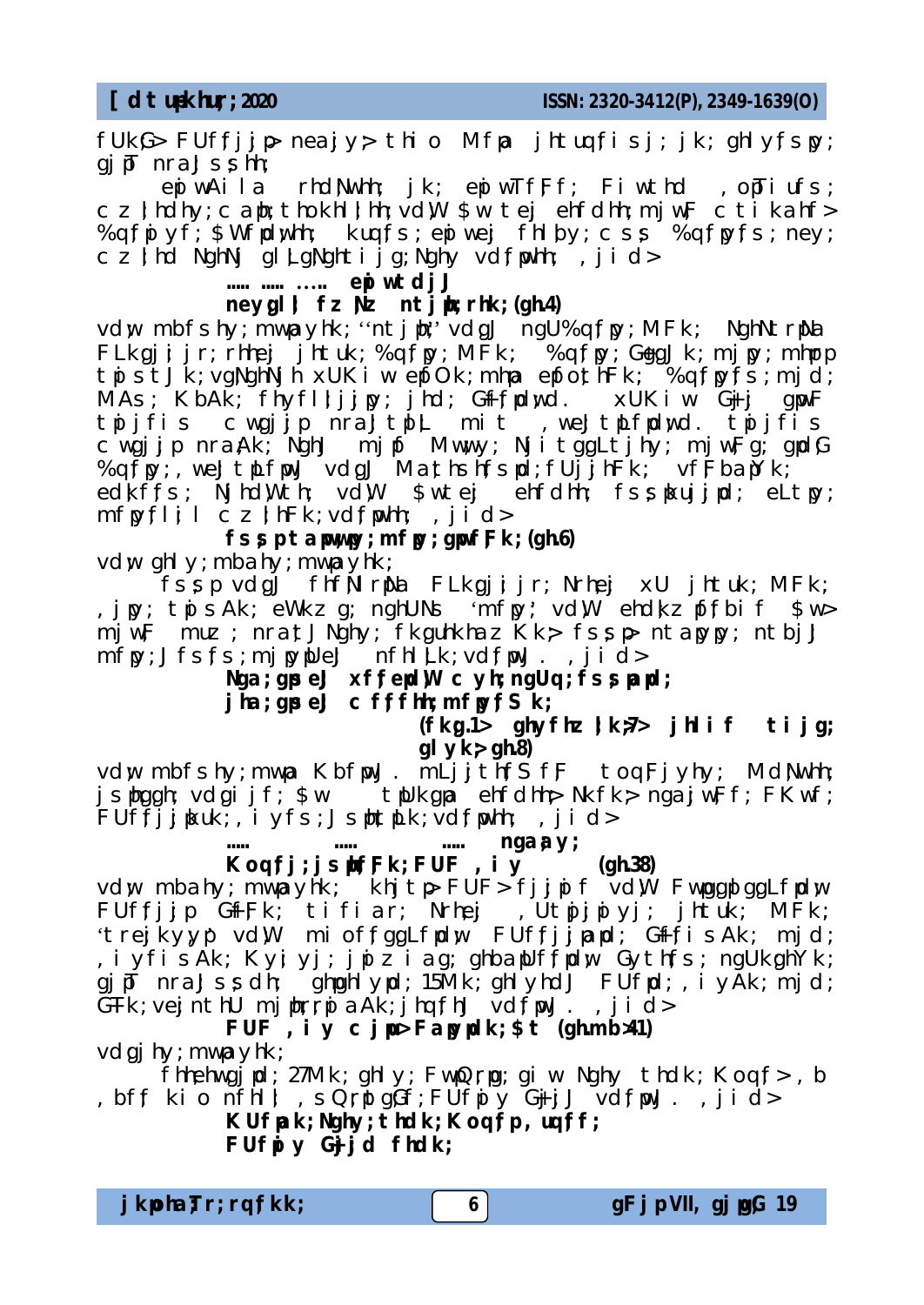vdw mbfs; fhl;Lfidwd. '\$wwk' Fwij;Jf; \$Wfidw ehfdhh; nkyyja ,iyfisAila thio kuj;JfFj; jhd; ntsptpl;l FiyNa \$w;Wtd;  $MFK$ ;  $vdfwhh$ ; , j i d>

nkyy**u** y thi of Fj; j hd; <dw fha; \$wwk; (gh.85) vdgjhy; mwpayhk; thio Fiy <dw gpdG Nghypjjz L, we;J, dndhU Nghypjjzt mjd; ljijg; gpbffwJ. nghJthf xUKiw Fiy <dwJk; Kisapy; , Ue;J tej nrb kbe;J tpLk; Mjyhy; thiofF mjd;<br>Fiv \$wwk: MfrdwJ. GfFk; ihtukhd thiojhd; gotifj; Fiy  $\frac{1}{2}$  www. MfpdwJ. Giffk; jhtukhd thiojhd; gotifj; jhtuq fspNyNa xUtnjjniyj; jhtuk; MFk; ehzk; ngz i kfFk; mwqfs; MZ fFk; mz p vdW \$wtej tpsk ;gpehfdhh ;ney;Yk; fUk,Gk; epyj;JfF mzp vd fwhh; kuq fs; ed F tsu NtUk; kyhfs; ed Ftsu eUk; mtrpak;. ,jid>

Nth; , dwpthLk; kuk; vyyhk; - engha;

 $ki$  , dwp eB; neaj  $y$ ; thLk;  $(gh.44)$ 

vdw mbfspy; gjpT nra;Jsshh;

#### **caphpay; rpe;jidfs;**

tho fi f kw, Wk; campdqfs; Fwgjj, awif mwptpaiy campay; vdyhk; jhtuqfs> qwitfs> tpyqFfs; Fwnjj qjnTfs; ehd kz pf;fbi fapy; , I kngwwssd. mRzkh> khd> ahid> ghkG> VW> RUkG> Nfhop fwit> cOit> fhNyak>, depiu> Vw;WMd> gfL> Gs; Fwn Jf; \$Wfrdwhh; tpsk gnehfdhh; khd; tapwwpy; xspAss mhpjhuk; cz!hFk; vdWk; (gh.6) ahidiaf; flLj; jwmapdhYk; eyyghkig kej  $\mu$ j j hYk; taggLj J th; vdWk; (gh.12) vyyhg; ghkGfSk; g $\mu$ nfFg;  $gyy$ jdhy; Jdgk; jUk> nfhiy gajYk; fhiskhL jddhy; Fwjj;Jf;  $n$ fhssggl ! th  $fS$  fff; nfhk  $Gf$ shy; Jdgk; jUk; vd  $Wk$ ; (gh.14)  $G+f$ spy;  $\overline{c}$  ss Njdhy; tz $\overline{L}$ fs; nghypAk; vd;Wk; (gh.50) Nrty; NfhopahdJ xU fhyhy; ngilia taggLj  $Jk$ ; vdWk; (gh.55) ghk G> GwwpDsns kiwe;J thOk; vd Wk; (gh.58) fwit nfhl biyj; jpwe;J fd W fis czgpf;fg;  $g$ hy; ngUfnfLf $\breve{F}$ k; vdWk; (gh.63) Cd; czit cz $\perp$  cOit, d  $\breve{G}$ Wk  $\geq$ <uk; nghUejpa epyjjpYss Gyypid Nkae:J fhNyak; , dGWk; vdWk;  $(gh.68)$  Mdpiufs;  $\frac{g}{h}$  me nfhk $\frac{g}{h}$  is cila vUJfshy; runggilAk;  $\overline{V}$ d $W$ k; (gh.72) Rkjj $y$ ; Mwwhj Rikiaj; jhq Fk; gfLfs; rhFk;  $\overline{V}$ vd $W$ k; (gh.83) mRz kh giwgl thohJ vd Wk; (gh.4) thd kahb kioj;Jspfisg; ngwhtpl ; hy; tUe;Jk; vd Wk; (gh.97) \$Wfpd whh; tpsk gpehfdhh;

#### mRz kh

ehd kz pffbi fapd; ehd fhtJ ghlypy; , lkngw,Wss nrhy; ''mRzkh'' vdgJ MFk; #lhkzp epfz Lk; gpqfy epfz Lk; ''mRzkh'' vdgjw;F, ir Nfl;Fk; gwit vdW nghUs; \$WfpdwJ. tpyq;F vd;Wk; qwit vd Wk; , UNt W tpj khff; \$wqqLfpdw , t; caphpdk; Fwpjj  $g$ j $p$ Tfs; rq $f$ , yf $f$ paj $j$ py; , Ikngw $W$ ssd. , jid>

 $kz$  k; ehWrpyk.gpd; mRz k; Xh;f $Fk$ ; (eww.piz> 244) vdw ghly; mbahYk;

mRz k; nfhygth; i fNfhy; (ewwpiz.304)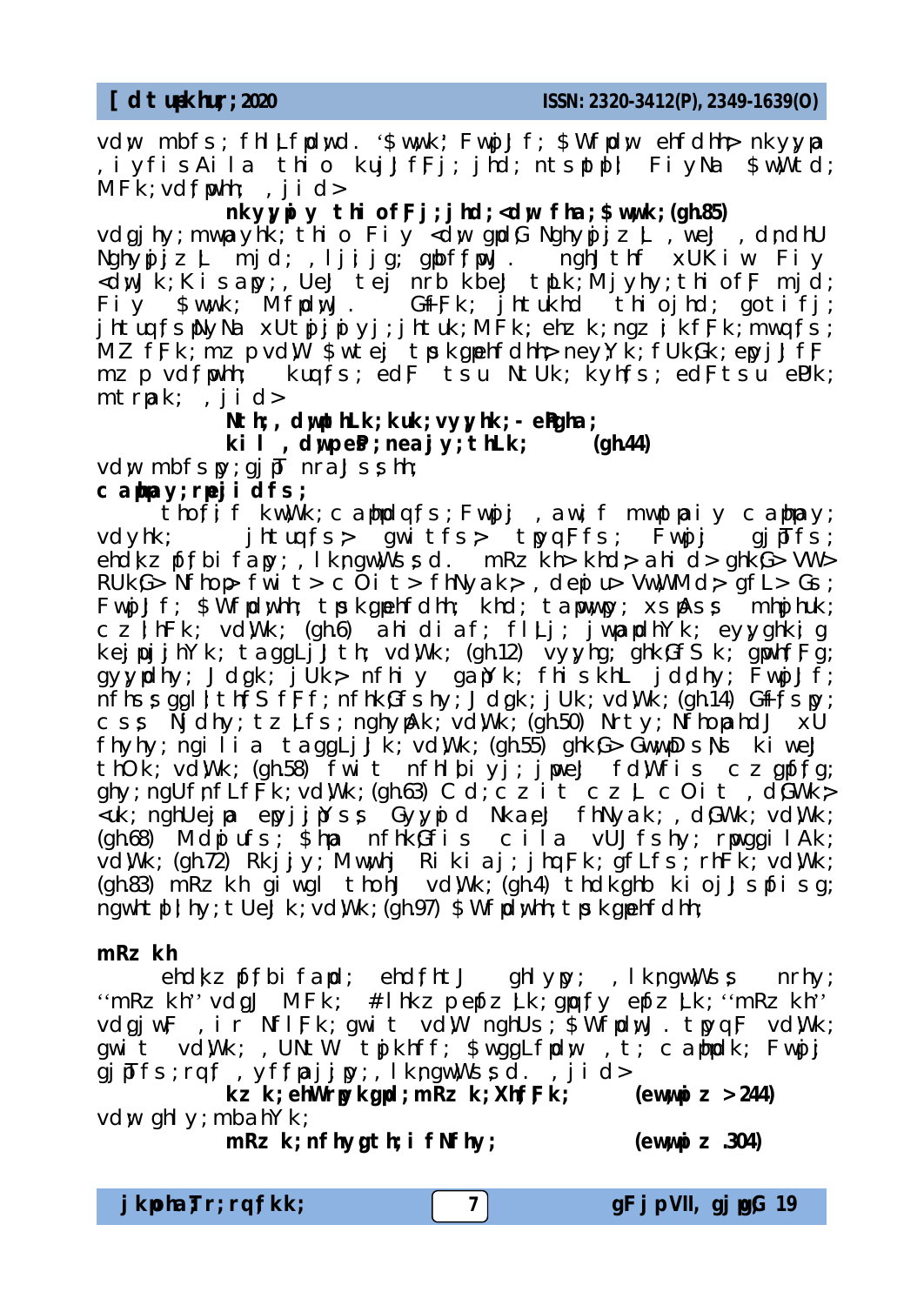**[dtup-khu ;r ; 2020** *ISSN: 2320-3412(P), 2349-1639(O)*

vdw ghly; mbahYk;

, UQrpi wj; nj hOj p Mhgg aho; nrj;J

, Uqfy; td hmis mRzk; XhfFk; (mfehD}W>88) vdw ghly; mbfshYk; mwpayhk; rqfk; kUtpa fhy ,yffpakhd  $ehdkz$   $pffbi$   $f$ > " $c$   $ssk$ ;  $Fi$   $wql$  thohh;  $c$   $uNthi$ ;  $vdW$   $mwfi$   $l$   $ahhd$ ; mtyepiy Fwpj;Jf; \$wtej tpskgpehfdhh;

**giwgl thoh mRzkh (gh.4)** vd f whh;. jdhy qiwand; XirahdJ jk; nrtpany; ql  $\frac{1}{2}$  hy; cant; thohJ 'mRzkh' vdgij mwpa KbfpwJ., ej mRzkh' vdgJ tpyqfpdjijr; rhhej J vd W xUrhuhUk ; gwitapdjijr; rhhej J vd W kwnwhUrhuhUk; \$Wfpdwdh; kiygghkG vdWk; kapy; vdWk; tyY}W vdWk; qUe;J vd Wk; gyUk; gy Nt W tpj khff; \$Wfd w 'mRz kh' vd;Dk; canndk; , dW ngaustpy; kl LNk mwpaf\$ba xdwhf, UffpdwJ. **Xq ;fy;**

rhjfg;Gs; vd;Wk; rhjfg;glrp vd;Wk; thdkghb vd;Wk; mi offggLfpdw gwitNa Xqfy; MFk; , ggwit> thdjjpypUe;J tpOk; kioj;JspfisNa gUfp thotjhff; \$wggLfpdwJ. jdfF czthd kioj;Jspfisg; ngwKbahtplihy; tUe;Jk; ,ayGilaJ. ,ggwit Fwpjj gjpTfs; rqf , yffpajjpy; , IkngwWssd. Iq FWE}wwpd; 418tJ ghlypy;

# thdkghb twk; fise;J MdhJ

**mopJsp jiy,a GwT**

vd Wk; fypinjhi fapd; 46-tJ ghlypy;

**Jspeir Ntl ;ifahd ; kpirghLk ; Gs;**

vd Wk; GwehD }wwnd; 198-t J ghl yny;

**Jspeirg; Gsspd; epd; mspeirff, uqfp** vdWk; gl bdgghi yapy;

j wghba j sp cz tpd;

## **Gs;Njk ;gg; Gay;khwp (gh.mb>.3-4)**

vd Wk; , Ikngw Wss gjpTfshy; , jid mwpaKbfpdwJ. ehd kz pffbi fapy; ahh vjdhy; Jdgk; milfpdwdh; vdgijf; \$w te ;j trsk quehfdhh; fsngwhikahy; czjhFk; Jdgjijf; fl Fbad; mwpthd; vd WK; nghUs; , yyhi kahy; cz;lhFk; tWikj; Jdgjij kidtpah; gyiu cilatd; mwpthd; vd, Wk; xdiw Xhpljjpy; xspj.J itggjpy; css Jdgjijj; jpUld; mwpthd; vd\Wk; \$wp eh; ngwhikahy; czihFk;Jdgjij thdkghbg;gwit mwpAk;vd\Wk;\$Wfpwhh;,jid>

**GssiDs; Xqfy; mwpAk; (gh.97)** vdw mbfshy; mwpe;J nfhssyhk; Gs; vd.Wk; Xq;fy; vd.Wk; \$WggLfpdw gwit thdk ghbg; gwitjhd; vdgijf; fynjnjhif mbfshy; njhpe;J nfhss KbfrdwJ.

## **cztpay; rpe;jidfs;**

Rth; ,Uejhyjhd; r $\mathfrak y$ jµk; tiua KbAk; vdghhfs;. Rtuhfpa  $C$ lk Gtypik ngw cz $T$  mtr $a$ k; inU%yUk; 'clkig tshiNid;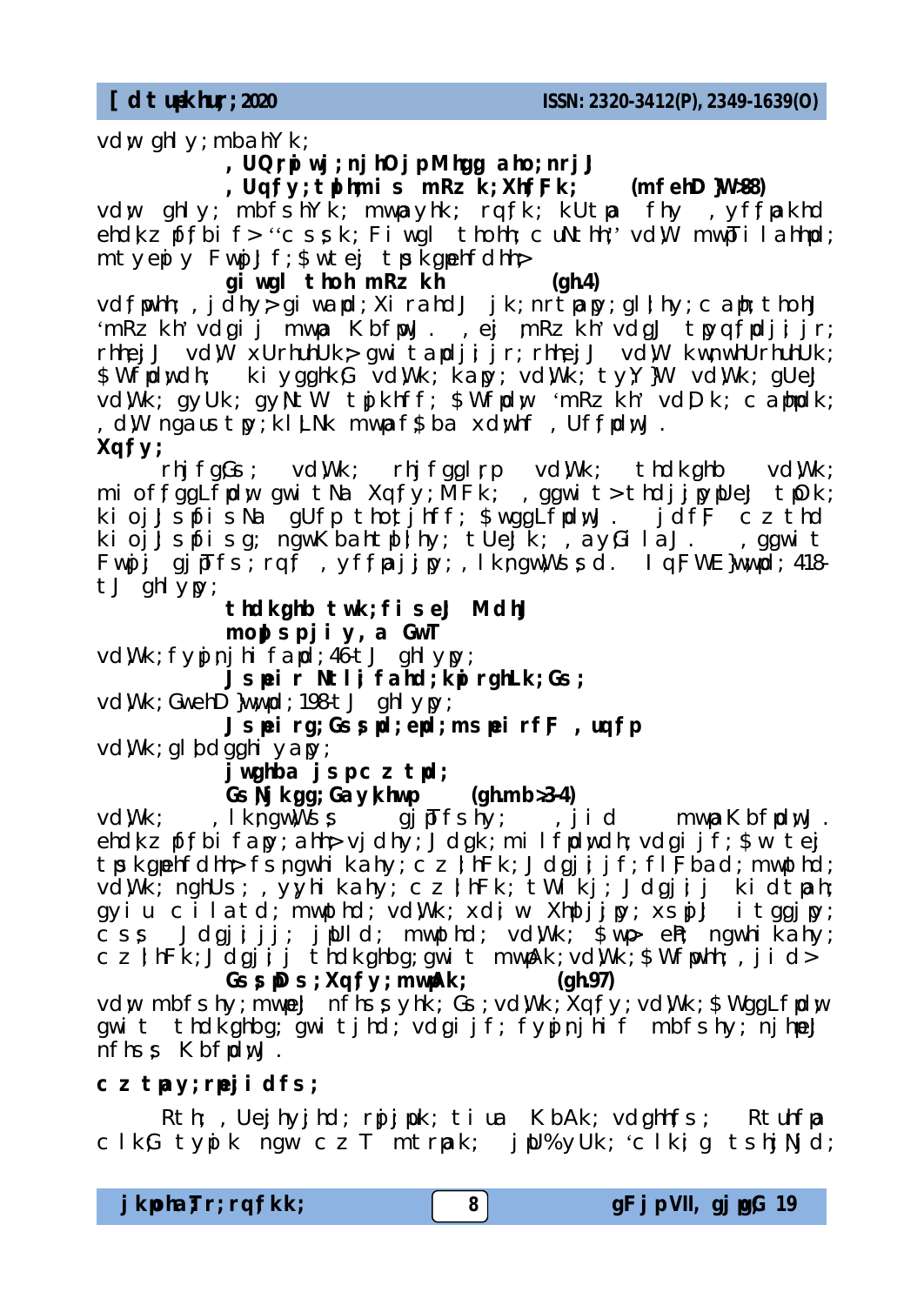caph; tsh ;j;NjNd' (jpUke;jpuk ;> %d ;whk ; je;jpuk ;>13..fharpj;jp cghak ;. gh.1) clypy; Mwwy; cwgjjpahtjw;Fk; nry;fs; tshrrp miltjw;Fk; cly; cWgGfs; MNuhffpakhfr; nraygLtjw;Fk; czNt %yfhuz khf mikf $wy$ J. Xh; caphpdjj $wy$ Fj; Njitahd Clirrj;J  $f$ pilggjw;fhf czzggLk; czTfisr; irt czTfs; vd,Wk; mirt czTfs; vdWk; tifggLjjyhk; nrb> nfhbfspy; , UeJ ngwggLk; czTfisr; irt czTfs> kuffwp czTfs; vdfMwhk; iwrrp Klil kw, Wk; fly; czTfis mirt czTfs; vd;fpNwhk; tpsk ;gpehfdhhpd; ehd;kzpf;fbifapy; czT Fwpjj gjpTfs; , I kngwWssd.

 $CG$ ; czzhky; , UggNj caph  $fS$  ffhd gwwfNfhL vd W \$Wk; ehfdhh; tUj;Jtjw;fhfg; gpw caph fis tsh jjYk; tpiynfhLj;J Cidg; ngw;W cz<sup>7</sup>ZjYk; gpioahFk; vd fpwhh; vej Xh; capiuAk; nfhyyhky;  $f$ ha;fwp cz $Tf$ is cz $gt$ idNa ,dpjhf cz $gt$ d; vd Wk mt;  $czi$  tAk; gwUfFf; nfhLj $J$   $czz$  Ntz Lk; vdWk; \$Wfpdwhh;  $xUtUf$ F xdi wf; nfhLggi hdhy; mrdk; (NrhW) nfhLj $J$  czgpff vd W \$Wfrdwhh:

 $r$ j $J$ tk ; uhrrk i hkrk; vd $W$  nrhy $y$ ggLf $p$ dw FzqfSs; rj;Jtkhfpa rhj;tlf Fzjij NkNyhqfr; nratJ irt czNt Mi fahy; fhafwp cztpw;F Kffpaj;Jtk; nfhLf;fpdwhh; 'gFj;Jz $\perp$  $gyc$  aph; Xk $Gjy$ ; E}Nyhh; njhFjjtw;Ws; vy;yhk; jiy'' (Fws; 322) Mjyhy; gpwh;f;Ff; nfhLj;J czgtidg; Gfo; cilatd; vd;fpwhh; "kzjpzp Qhyj;J tho Nthh fF vyyhk; cz;bnfhLj Njhh; caph; nfhLj Nj hh;' (kz pNkfi y> ghj j puk; ngww fhi j > gh.mb. 95-96) Mi fahy;  $'$ 'nfhLggpd; mrdk; nfhLff'' (gh.82 vdfpwhh;

czzf\$ba cztpidf; fhyjNjhL czz NtzLk> vdgij typAWjj> "gjqnflL cziypDk; grpAld; tUe;Jjy; ed\W" (gh.15) vd f whu; fhyk; jtwp czT czZ k; goffNk gyNtW NehafSfFk; fhuz khfpdwJ vdgjhy; gjq; nfl ! gpd; czzf\$lhJ vd fpwhu; "ghNyhL MapDk; fhyk; mwpe;J cz;" (nfhdi w Ntejd ; g.60) vd W \$Wfrdw xsitahupd; fUj;J, qF xgGNehffjjffJ. czŽk; czit fhyk; mwpe;J kl Lky;yhky; msT mwpe;Jk; czz Ntz Lk; Mifahy; "ahu; klik  $czb$  RUfFf" (g.89) vd f whu;  $c$ ly; MNuhffmakhf , Uff  $N$ tz $L$ khdhy; cz $Z$ k; cz $\overline{L}$ thdJ nrunkhdk; Mf Ntz $L$ k;

 $gyz$   $\widetilde{P}$   $\widetilde{S}$   $\widetilde{S}$  clkgpy; NrUk; czT nrupkhdk; Mfhky; Jd $GW$ j;Jk  $\ge$  $M$ jyhy; nrupkhdj $j$ pw $\widetilde{F}$  cfej vspa fhafwn cz $\widetilde{T}$ fis cz $L$ goz papdwo tho Kawroff Ntz Lk:

Foeijfspd; czT FwnjJf; \$wtej tpskgpehfdhu> Fbkf;fs; midtUk; murdJ Mlrnia Nehffp capu; thotijg; Nghy> Foeijfs; midtUk; jhapd; Kiygghiy Nehffp capu; gpioggh; vdfpwhu; tsheJ tUk; ehfupf cyfpy; jhagghy; Fwgjj tpogGzhT VwgLjjj; jhagghy; thuk; filggpbffggLfpwJ. jhagghiyr; NrknjJ itfFk; tqfpfs; nj hlqfggl id. jňagghNy Foeij i fspd; MNuhffpaj i wFk; cly; eyDfFK; cfej J vdW j wfhy; Muharrpfs; nj uptpffpdwd.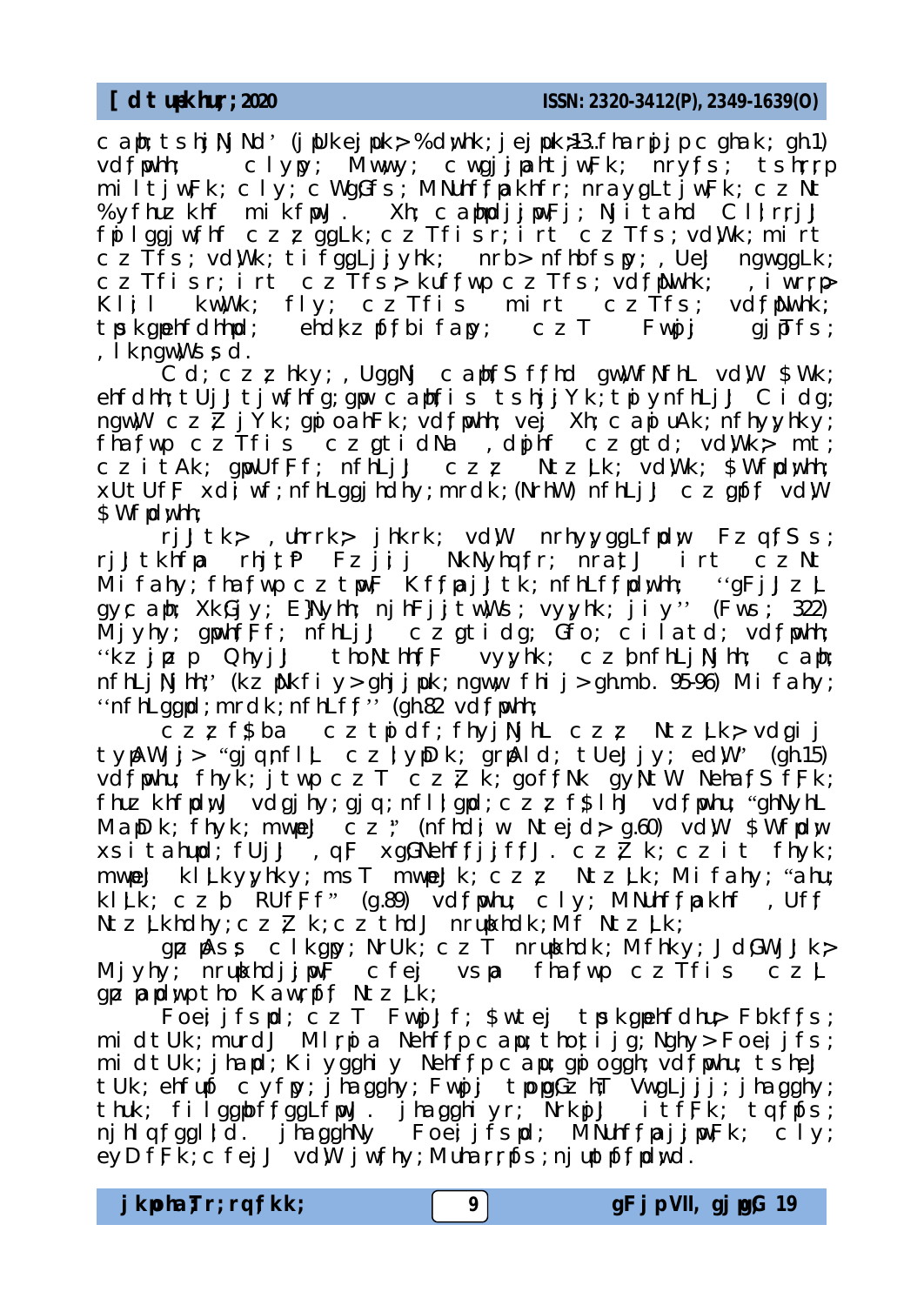#### **cotpay; rpe;jidfs;**

"Rod Wk; Vha; gpd  $dJ$  cyfk" vd whu; ts $S$  th; , eightpd; KJnfYkghfpa fuhkq;fspd; caphehbahfj; jpfo fpdw njhopy; Ntshzik  $MFK$ ; vdNt jhd; ehd $kz$  pffbifAk; coT Kjypa njhopy;fs;  $v$ ffhyj $J$ k;  $\overline{c}$ ss njhopyfs; (gh.60) vd f $wJ$ .  $\overline{c}$  oTj $n$ jhopy; r $w$ gghf eilngwNtz Lkhdhy; kio tsk; , dwpaikahjjhf , UffpdwJ. kio ,yyhtplihy; cyfj:J kffSfF eyk; ,yiy. (gh.49) ePiug; ngwhj gRkganfspd; tpistpd; eyk; nfLk; (gh.46) jzz hg; gharryhy; gapu;  $t$ pi sAk epyk; nropgilAk; (gh.86) enggharry; czindhy;  $t$ pijfspd; Kisf $\frac{1}{\pi}$ l  $k$ ; Njhd  $\frac{W}{k}$ ; (gh.67)> en; tUtha; , y;yhj Vupapd; fb; tpisAk; newgaph; rhtpaha; tpLtJk;  $czL$  (gh.83) gapuresid; fisgGy; tshey tej hy; gapufspd; tshrrpAk; jilgLk; (gh.34) mejej taypd; jdi kia epyj;Jf $F$  cupikAila jiytd; mwne;J itj;jnUgghd; (gh.71)

coTj; njhopy; rpwe;J tpsq fpapUej xU ehlbYss gy ChfspDsSk; VNjDK; xU gFjpapy; tskhd Chfs; , UeJssd. (gh.65) ehLfspy; ngUfnfLj;J XLk; MwW ntssjijj; jk;Ks; mlffp itggjw;fhd Fsq;fŠk;, Ue;Jssd. (gh.54) fhL nfhdW ehlhf;fpf; Fsk;  $n$ jhl $L$  tsk; ngUffp tho ej th fs; ek  $r$ q fj; jkpoh fs; ki of; fhyjjpy; Fsffiufisg; ghJfhggjwfhf khhpfFsjJf; fhgghsd; ,Uejij Iq ;FWE}W gjpT nra;fpd;wJ. Fopf;fg;gl ;l ,lj;jpy; epw;Fk ; ,ay;G  $j \,$ z $\,$  UfF  $\,$   $\sim$   $\,$   $\,$   $\sim$   $\,$   $\,$   $\sim$   $\,$   $\,$   $\sim$   $\,$   $\,$   $\sim$   $\,$   $\sim$   $\,$   $\sim$   $\,$   $\sim$   $\,$   $\sim$   $\,$   $\sim$   $\,$   $\sim$   $\,$   $\sim$   $\,$   $\sim$   $\,$   $\sim$   $\,$   $\sim$   $\,$   $\sim$   $\,$   $\sim$   $\,$   $\sim$   $\,$  Fsq fspd; mstpdtha; , UfFk; (gh.73) Fsk; rpwpj hdhy; en; tope;JtpLk; (gh.102) vdNtjhd> FlGytpadhh; vdDk; Gyth> epyk; gsskhf css Fopej, lq $f$ spy; neba e $E$ ; fiunaLj;J enepiy mikj;J eniuj; Njf $f$ p Ntz Lk; msT gadgLkhW ngUfr; nra; vdW ghz;bad; jiyahyq fhyj:Jr; nrUntdw neLQnropaDfF mwpTiu \$Wfpdwhh; (Gwk;18), jjifa kLtpy; css kz nghUs; , dnikia nkdi kahd ePhpdhy; mwne;Jnfhss KbAk; (gh.80), ffUjjhdJ "jzzPr; epy eyjjhy;" (eytop16) vdw fUjJld xgGNehffjjffJ.

## fz**gitpay; rpejidfs;**

vzizAk; vOjijAk; ,Ufzfshfg; Nghwwpa jkpor; rKjhajjpdh; fhyjjj MzLfshYk; ehopiffshYk; fzffplLssdh; Copf; fhyjij MzLfshYk; ahkf; fhyjij ehopiffshYk; vzzp  $mst$ ,  $dl$ ;  $dl$ ;  $dl$ ;  $dl$ 

"**CopAk ; ahz;L vz;zp ahj;jd ahkKk;**

**ehopifahNd ele;jd" (gh.74)**

vdgi dhy; mwpayhk;

## **KbTfs;**

jkpoh;fspd; jhtutpay; rpejidfisAk; caphpdq;fs; Fwnjj gjpTfisAk; njhpe;Jnfhss KbfwJ. fha;fwmfis kltNk czz  $\texttt{Ntz}$  Lk; vdw rpe;idAld; tho e;ijAk; Ntshzikj; njhopYfFj;  $Nj$  i tahd ePiuj;  $Nj$  ffp i tggjw;fhd ePhepiyfisg; guhkhpj $J$ 

**jkpoha;Tr ; rq ;fkk ; 10 gFjp VII, gjpg;G 19**